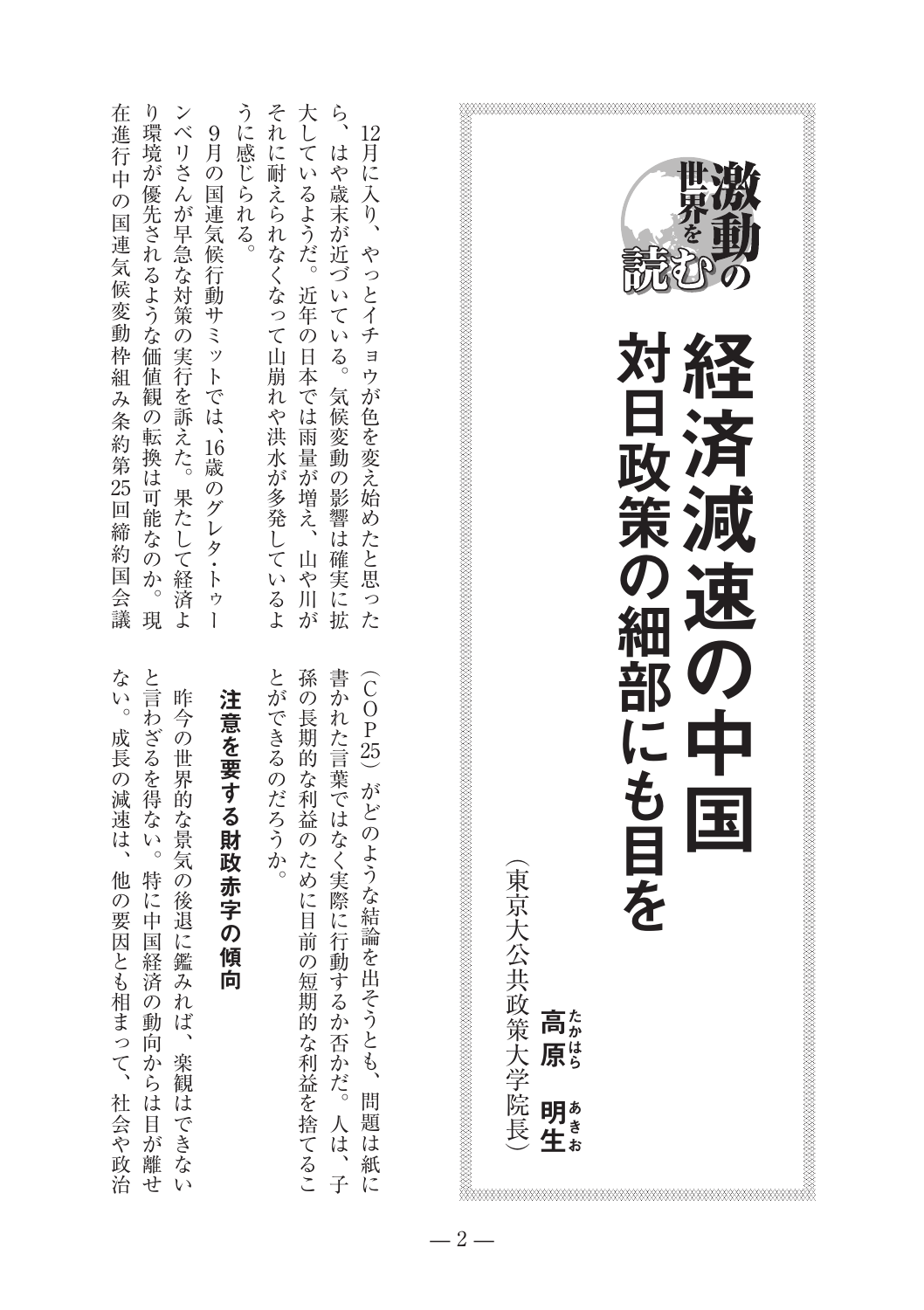|                                                  | 強まって<br>$\overline{\Lambda}$<br>経済を<br>ナ<br>ス                                                                                                                                                       | 年<br>である。<br>μu<br>半<br>は<br>期<br>第<br>が<br>İ                                                                                                                                                                                 | の<br>6<br>lŦ<br>中<br>こど高<br>9<br>国政府<br>$\frac{1}{2}$                                                                                                                                                                                |
|--------------------------------------------------|-----------------------------------------------------------------------------------------------------------------------------------------------------------------------------------------------------|-------------------------------------------------------------------------------------------------------------------------------------------------------------------------------------------------------------------------------|--------------------------------------------------------------------------------------------------------------------------------------------------------------------------------------------------------------------------------------|
|                                                  | 渉を担う劉鶴副首相は、<br>担当する政府指導者<br>とな<br>いることに<br>っ<br>た。<br>触れ<br>9月の<br>憂国の情を強め<br>$\mathcal{O}$<br>会議で経<br>現状認識<br>済<br>は<br>てピ<br>厳<br>の<br>F<br>振れ<br>$\mathcal{V}$<br>L)<br>$\circ$<br>チをチ<br>対<br>圧 | 6<br>四<br>$\frac{1}{\zeta}$<br>半期が<br>9<br>$\boldsymbol{0}$<br>月の新車の販売台数は前年比で10<br>%と、<br>6<br>公式発表を見ても減速傾<br>$\overline{4}$<br>$\frac{6}{3}$<br>第<br>2四半期が<br>6<br>向<br>$\overline{2}$<br>$\%$<br>Ϊİ<br>明ら<br>$\frac{3}{\%}$ | 安定を揺さぶり始めて<br>くな<br>18<br>の公式発表によれ<br>年<br>は6<br>いと<br>いう<br>$\ddot{6}$<br>$\overline{O}$<br>が<br>%だっ<br>いる気配がある。<br>电<br>国<br>ぱ<br>た。<br>1の識者<br>2017年<br>だが<br>$\ddot{\sigma}$<br>間<br>実際<br>での<br>の成<br>常識だ。<br>の<br>数<br>長率<br>値 |
| 習近平国家主席=北京で開催された経済<br>フォーラムで 2019 年 11 月 22 日、AP | 万が<br>米<br>$\rightarrow$<br>交                                                                                                                                                                       | <b>第3</b><br>か<br>の                                                                                                                                                                                                           | Ϊt<br>そ<br>は<br>今                                                                                                                                                                                                                    |
|                                                  |                                                                                                                                                                                                     |                                                                                                                                                                                                                               |                                                                                                                                                                                                                                      |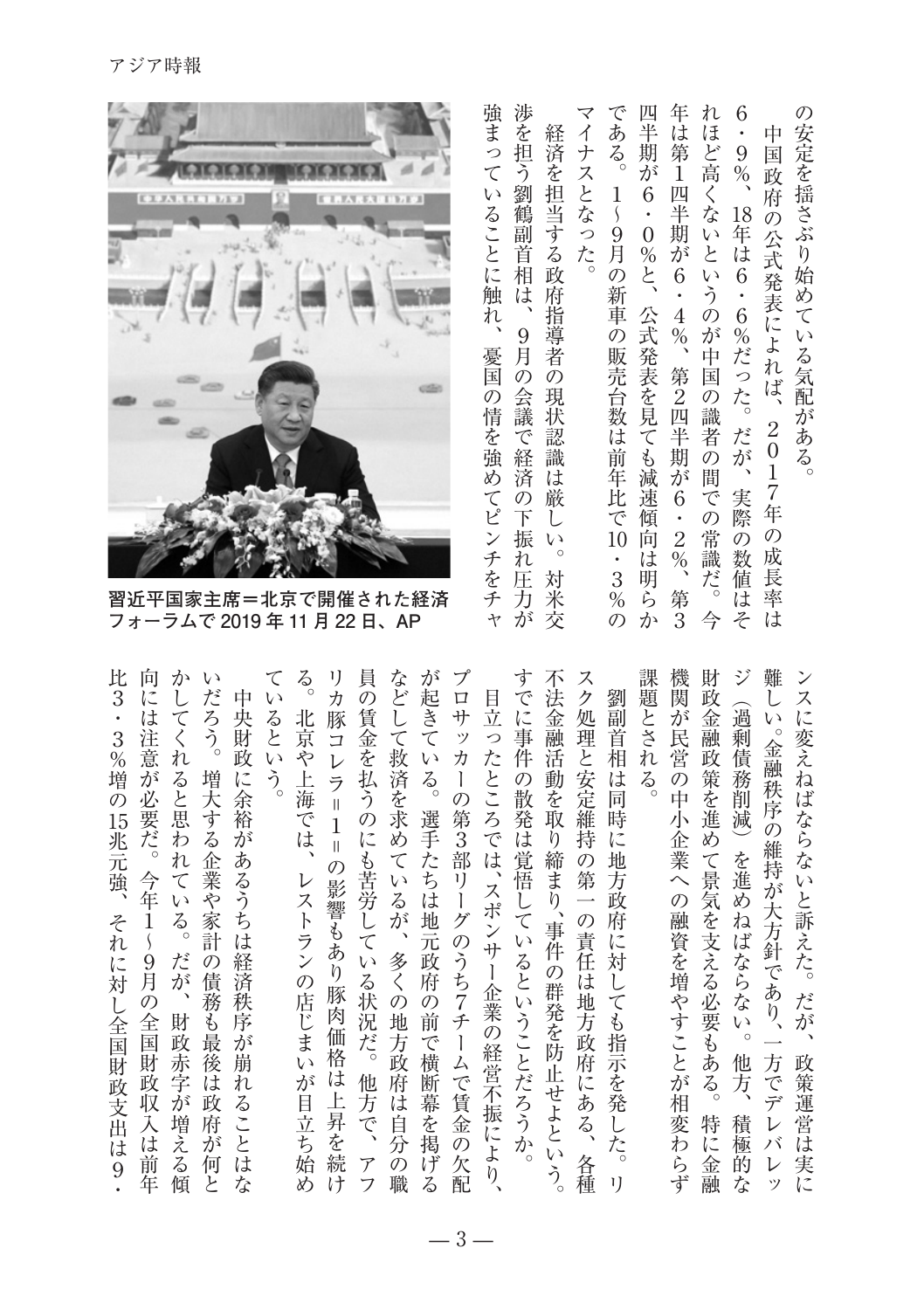| 4%増の18兆元弱だったと発表されている。                                 | 期制を導入し、国家機関と領導層の秩序あ        |
|-------------------------------------------------------|----------------------------|
|                                                       | た」。当てこすりであることは明らかだが        |
| 静<br>かに広がる指導者批判                                       | のネットサービスも伝えた。              |
| このような経済社会状況の悪化が政治に影響しないわけ                             | 統制の強化は対外関係にも影響を及ぼ<br>L     |
| は<br>ない。一つには、党内そして社会に対する政権の統制が                        | は中国<br>の近代史を研究する北海道大教授が    |
| 強化されている。党員は毎日、「学習強国」というアプリ                            | る事件<br>■2=が発生した。また、今年尖閣    |
| を開いて政治学習しなければならない。「学習」には、習                            | 接続水域に侵入した中国海警の船の数は延        |
| 近平総書記を学ぶという意味が掛けてある。多くの人が                             | 超えた。対米関係が悪化する一方で、習近        |
| 使っているソーシャル・ネットワーキング・サービス                              | 係の改善に狙いを定めている。だが、この        |
| (SNS)「ウィーチャット」では、今や少しでも政治にか                           | こしているようでは日本人の中国に対する        |
| かわる話をすると取り締まりの対象になるようだ。                               | なるわけがない。                   |
| もう一つには、<br>指導者に対する批判が静かに広がってい                         | 他方、<br>日中間の経済協力は確かに進展<br>ĩ |
| る。<br>経済の減速、権力の集中と、個人崇拝をあおるような                        | 売台数が全体として減る中で、ホンダとト        |
| 宣伝、言論の統制強化などを原因として、党内でも社会で                            |                            |
| も不満が高まっている。昨年、<br>習氏は憲法を改正し、国家                        | ◇固定資産投資最低水<br>準            |
| 主席の任期を撤廃して長期政権への布石を打った。すると                            | 中国経済の減速が止まらない。<br>中国国      |
| 今年の9月半ば、中央委員会の機関誌「求是」は5年前<br>$\overline{\mathcal{O}}$ | に発表した1~10月の固定資産投資は         |
| 習近平演説を再録した。そこで習氏は次のように言ってい                            | 2%増と、記録を確認できる1998年         |
| た。                                                    | を更新した。国家統計局の報道官も「循         |
| 国の政治制度が民主的か、<br>効果的かを評価するには                           | 盾が重なり、経済の下押し圧力は高まり         |
| 主に国家領導層が法により秩序だって交代するか……を見                            | 記者会見で経済の減速に率直に言及した         |
| ればよい……長期の努力を経て……我々は実際上存在して                            | 易戦争や、豚肉の急騰による消費の鈍化         |
| L)<br>た領導幹部の職務終身制を廃止し、普遍的に領導幹部任                       | ける。世界経済への影響も高まりそうだ。        |

| 易戦争や、 | 盾が重なり、<br>経済の下押し圧力は高まり続<br>$\tilde{t}$<br>ている | を更新<br>した。 | 2%増<br>ξ<br>記録を確認できる1998年以<br>降 | に発表<br>した1~10月の固定資産投資は前<br>年<br>同 | 中国経済の減速が止まらない。 | 準 | 朩<br>ンダとトヨタ<br>ĺΦ<br>$\frac{1}{\zeta}$<br>9                                                                   | $\boxminus$<br>中間の経済協力は確かに進展している<br>$\circ$ | が<br>な<br>L)<br>$\circ$ |                                            | に狙<br>いを定めている。だが | 対 | の数は延べ1<br>$\boldsymbol{0}$<br>$\overline{0}$<br>$\mathbf{0}$ | 2=が発生した。また、<br>今年尖閣諸島<br>$\overline{O}$<br>領 | の近代史を研究する北海道大教授が北京<br>で<br>拘<br>束<br>ざれ                     | の<br>強化は対外関係にも影響を及ぼして<br>$\tilde{\epsilon}$<br>z<br>$\circ$<br>9<br>月 |    | 当てこすりであることは明らかだが、 | {制を導入し、国家機関と領導層の秩序ある交代を実現                                                                         |
|-------|-----------------------------------------------|------------|---------------------------------|-----------------------------------|----------------|---|---------------------------------------------------------------------------------------------------------------|---------------------------------------------|-------------------------|--------------------------------------------|------------------|---|--------------------------------------------------------------|----------------------------------------------|-------------------------------------------------------------|-----------------------------------------------------------------------|----|-------------------|---------------------------------------------------------------------------------------------------|
|       |                                               |            |                                 |                                   |                |   | 記者会見で経済の減速に率直に言及した。長引く米中貿<br>豚肉の急騰による消費の鈍化が追い打ちをか<br>国家統計局の報道官も「循環要因と構造矛<br>中国国家統計局が11月<br>の最低水準<br>期比5<br>ーと |                                             |                         | ◇固定資産投資最低水<br>?台数が全体として減る中で、<br>こるわけ<br>他方 | している             |   |                                                              |                                              | ようでは日本人の中国に対するイメージが良<br>、このような事件を起<br>新車販<br>海及<br>・隻を<br>日 |                                                                       | 統制 | ネットサービスも伝えた。      | :の改善<br>;続水域に侵入した中国海警の船<br>事件=<br>中国<br> えた。対米関係が悪化する一方で、習近平政権は<br>$\frac{1}{\sqrt{2}}$<br>これを新華社 |

 $-4-$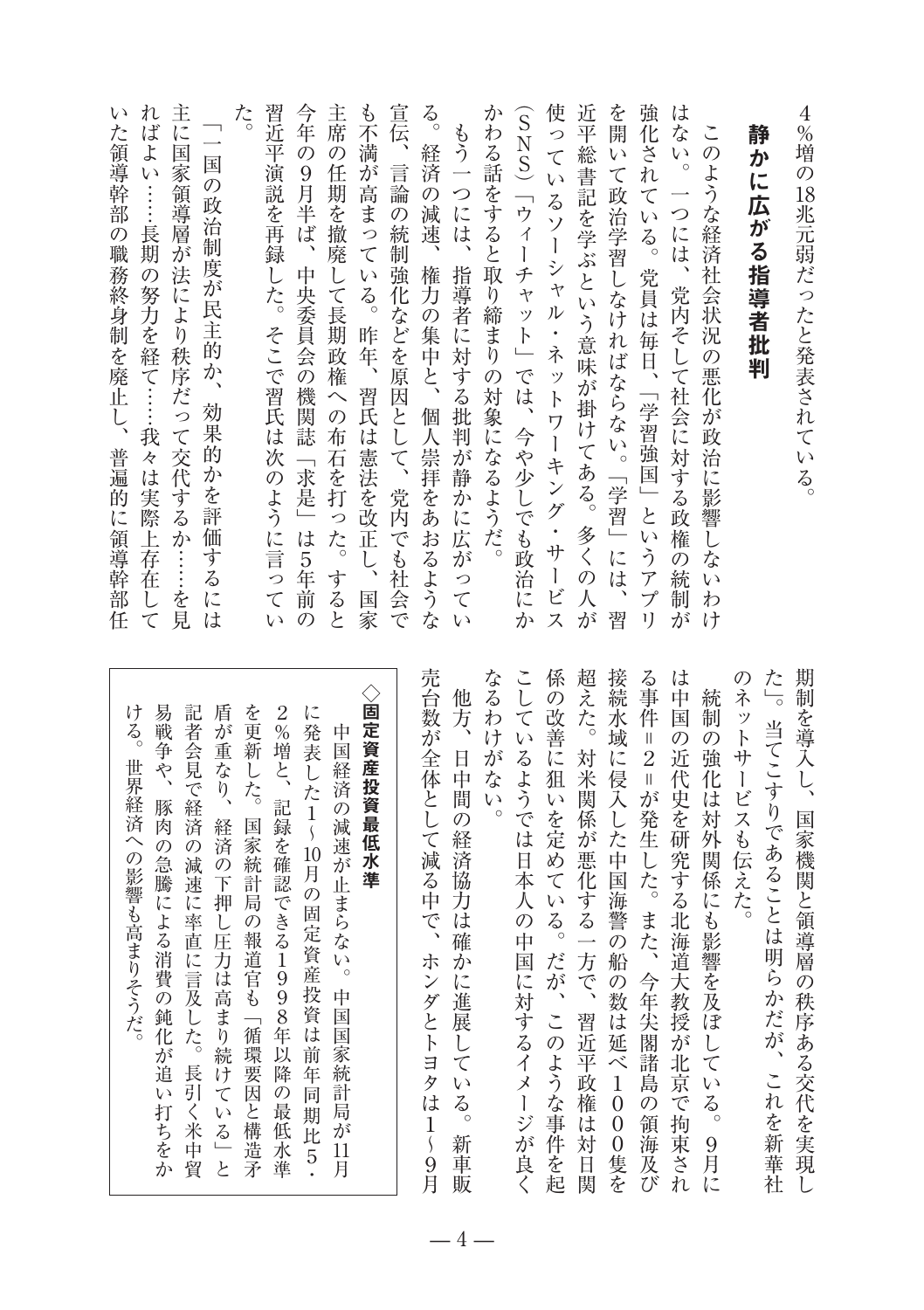

## 高原 明生 (たかはら・あきお)

1958年生まれ。東京大法学部卒。英サセックス大で博士号。 桜美林大助教授、立教大教授などを経て現職。新日中友好 21 世紀委員会日本側秘書長を務めた。専門は現代中国政 治。共著に「開発主義の時代へ 1972-2014 (シリーズ 中国近現代史)」。アジア·太平洋賞選考委員。

| 配<br>慮<br>が<br>必<br>要<br>不<br>可<br>欠<br>で<br>あ<br>$\zeta$                             | 政<br>$\mathcal{O}$<br>細<br>部<br>に<br>で<br>目<br>配<br>$\eta$                              | 扱<br>説<br>明<br>書<br>$\overline{\phantom{0}}$<br>を<br>よ<br>$\left\langle \right\rangle$<br>し<br>対 | さ<br>れ<br>る<br>習<br>主<br>に<br>は、<br>$\mathcal{O}$<br>取 | な<br>定 | 中<br>国<br>枚<br>岩 | 様<br>$\langle$<br>る                | 日<br>本<br>中<br>国<br>は<br>硬        | な<br>ど<br>$\mathcal{O}$<br>化<br>に<br>動<br>L,<br>٨,<br>$\zeta$ | や<br>強<br>制<br>禁 | を<br>打<br>ち<br>出<br>的<br>財<br>$\mathcal{O}$<br>保 | 例<br>や<br>外<br>法<br>$\mathcal{O}$<br>実<br>施<br>条<br>例                                                                                                               | V,<br>る<br>$\mathcal{O}$<br>務<br>院<br>は<br>新<br>し<br>V, | 対<br>米<br>交<br>取<br>L<br>よ<br>う<br>と<br>L | 決<br>そ<br>て<br>停<br>滞<br>す<br>る | 場<br>を<br>浙<br>江<br>省<br>に<br>新<br>設<br>る<br>こ | $\equiv$<br>ツ<br>ク<br>は<br>年<br>ぶ<br>$\eta$<br>に<br>電 | $\%$<br>増<br>を<br>記<br>録<br>し<br>ま<br>た<br>パ | に<br>$\ddot{z}$<br>n<br>ぞ<br>れ<br>-16<br>$\degree$ 4<br>$\%$<br>と |
|---------------------------------------------------------------------------------------|-----------------------------------------------------------------------------------------|--------------------------------------------------------------------------------------------------|--------------------------------------------------------|--------|------------------|------------------------------------|-----------------------------------|---------------------------------------------------------------|------------------|--------------------------------------------------|---------------------------------------------------------------------------------------------------------------------------------------------------------------------|---------------------------------------------------------|-------------------------------------------|---------------------------------|------------------------------------------------|-------------------------------------------------------|----------------------------------------------|-------------------------------------------------------------------|
|                                                                                       | て<br>P<br>$\mathcal{U}$<br>た<br>$\mathcal{U}$<br>関<br>係<br>$\mathcal{O}$<br>長<br>期<br>安 | ら策<br>$\circ$                                                                                    | ま                                                      |        | で<br>席<br>ੇਹਾ    | V).<br>。当局<br>春 は<br><br>がー<br>, 予 | が<br>は 面<br>態度で迫<br>研日来した<br>究本日で | 軟<br>$\overline{O}$<br>ら<br>見<br>ば<br>$\tau$                  | n                | 護<br>側 明<br>か 文<br>$\tau$<br>上上                  | 的し<br>。<br>な技<br><br><br><br><br><br><br><br><br><br><br><br><br><br><br><br><br><br><br><br><br><br><br><br><br><br><br><br><br><br><br><br><br>術<br>移<br>転産<br>の権 |                                                         | 条<br>商投<br>資国                             | て<br>$\eta$                     | 涉 し<br>かをた                                     | を工<br>定<br>L                                          | ナ<br>ソ<br>16<br>す<br>と                       | $4\overline{ }$<br>た<br>家                                         |
| 定<br>は<br>相<br>手<br>国<br>民<br>$\mathcal{O}$<br>心<br>情<br>$\widehat{\phantom{0}}$<br>の |                                                                                         |                                                                                                  |                                                        |        |                  |                                    |                                   |                                                               |                  |                                                  |                                                                                                                                                                     |                                                         |                                           |                                 |                                                |                                                       |                                              |                                                                   |

| $\Diamond$<br>学術交流の障害になるとの声が出ている。<br>されたことが、解放につながったとみられる。中国側は<br>春の習近平国家主席訪日への悪影響を懸念する判断がな<br>大教授が中国当局に拘束され、11月中旬に解放された。<br>スパイ容疑の捜査と主張しているが、日本の学界からは<br>日本政府が中国に強く働きかけたことや、中国国内で来<br>中国社会科学院の招きで、<br>北海道大教授拘束事件<br>9月に北京を訪れた北海道                                                 |
|-----------------------------------------------------------------------------------------------------------------------------------------------------------------------------------------------------------------------------------------------------------------------------------|
| $\begin{array}{c} \Diamond \ \mathbf{1} \end{array}$<br>ことば<br>を出したりするなど対応に追われている。<br>市場に放出したり、生産を安定させるため農家に補助金<br>され、<br>中国は世界最大の養豚国家。政府は備蓄用の冷凍豚肉を<br>9月の豚肉価格は前年同月に比べ69・3%も上昇した。<br>で、致死率が高い。昨年8月に中国で初めて発生が確認<br>アフリカ豚コレラ感染<br>アフリカ豚コレラは豚やイノシシに感染する伝染病<br>猛威を振るっている。流通量が減った影響で今年 |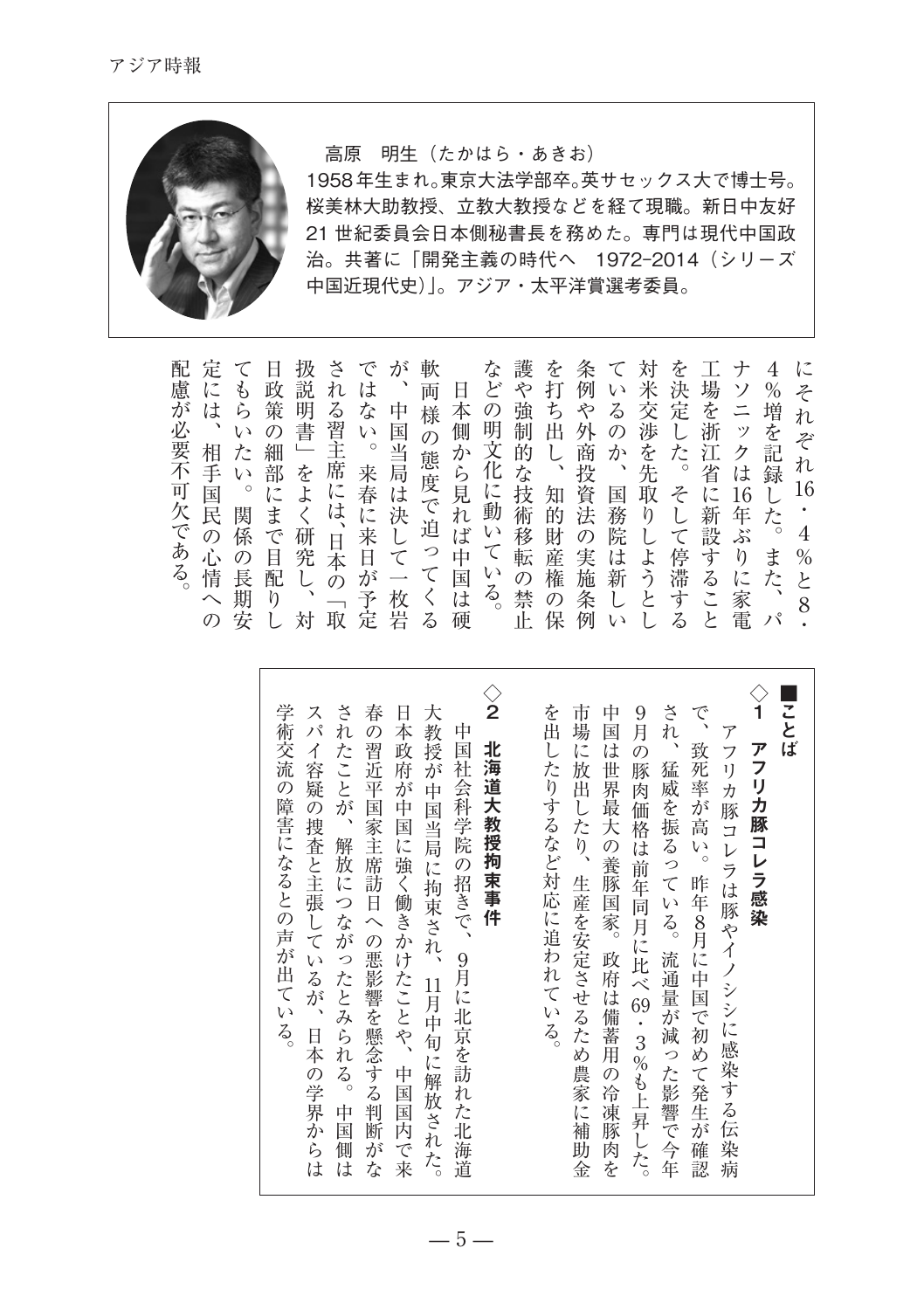## **Global perspectives: China should fine tune its policy toward Japan** as its economy slows down

As we enter December and head towards the year's end, gingko leaves are finally turning vellow. It seems that climate change is steadily expanding. In Japan, in recent years, we have more rains triggering floods and landslides on overwhelmed rivers and mountains.

At the United Nations Climate Change Summit in September, the 16-year-old Greta Thunberg urged a rapid implementation of countermeasures to stem global warming. Is it possible at all, however, to make a turnaround that will put the environment, not the economy, first? Whatever the conclusion of the ongoing UN Climate Change Conference, COP 25, what counts is not words written on paper but real action. Can humanity look bevond their short-term interests and pursue the long-term benefits of posterity instead?

 $My$  answer to this question is not optimistic, considering the worldwide economic downturn. The slowdown of the Chinese economy, which requires close attention, and other factors seem to be shaking the country's social and political stability.

According to the official announcement of the Chinese government, the country's economy grew by  $6.9$  percent in 2017 and  $6.6$  percent in 2018. But people who know China well generally think that actual figures were not that high. And this year, China's economic slowdown is obvious even from official figures – a growth of 6.4 percent in the first quarter,  $6.2$  percent in the second and  $6.0$  percent in the third. The number of new cars sold in the period from January to September plummeted by 10.3 percent from the previous year.

Chinese government leaders in charge of the economy have a tough view of the current situation. Vice Premier Liu He, who handles the trade talks with the United States, touched on the fact that the economy was facing downward pressure and called on the urgent need to arouse one's patriotic sentiments and turn the problem into opportunity for the country during a conference in September.

Steering clear of rough waters, nevertheless, is no easy task. The top priority is the maintenance of financial order, and the country must advance deleverage, or debt reduction. At the same time, there's a need to shore up the economy through an active fiscal and monetary policy. In particular, it is an ongoing challenge to make financial institutions expand lending to small- and medium-sized private corporations.

Vice Premier Liu also issued directives to local governments, indicating that they are primarily responsible for the reduction of risk and maintenance of stability. They must crack down on illegal financial activities and prevent an outburst of problems in large numbers. That implied he already envisioned some problems would occur.

One incident that grabbed popular attention in this context is the failure of seven professional soccer teams in the third-tier league to pay salaries to their players due to bad business conducted by their corporate sponsors. Some of the players are seeking help by demonstrating in front of relevant local governments, but many municipalities have trouble paying their own employees. To make matters worse, the spread of African swine flu has been pushing up the price of pork, which is very popular in China. Many restaurants in Beijing and Shanghai are said to be closing down due to bad business.

The economic order will remain in place as long as the central state coffers have money to spare. People think that the central government will eventually take care of growing corporate and household debts. But attention must be paid to the growth of fiscal deficit. The state fiscal revenue for January through September this year was around 15 trillion yuan, up